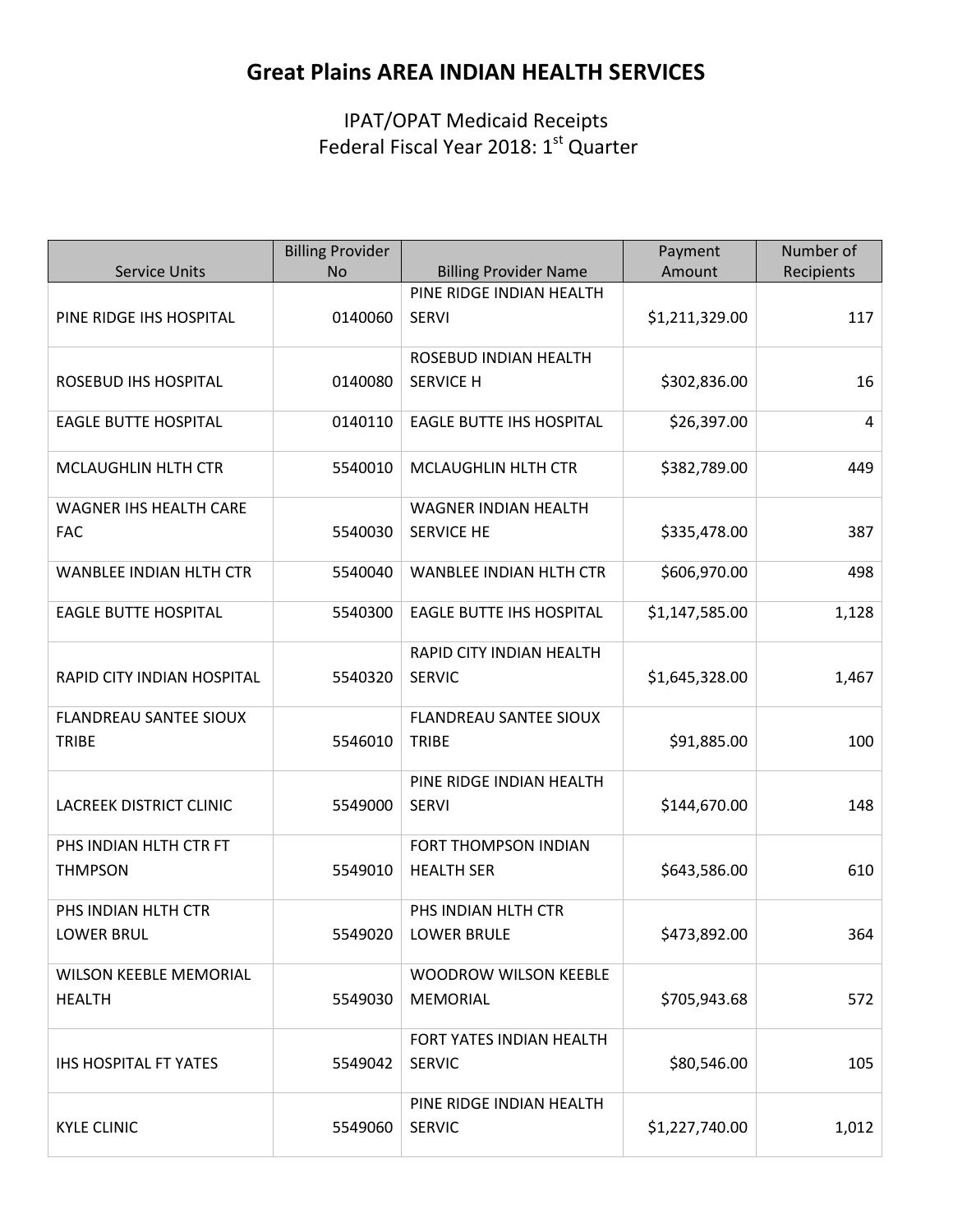| PINE RIDGE IHS HOSPITAL        | 5549070 | PINE RIDGE INDIAN HEALTH<br><b>SERVI</b>  | \$3,169,032.00  | 2,901  |
|--------------------------------|---------|-------------------------------------------|-----------------|--------|
| <b>ROSEBUD IHS HOSPITAL</b>    | 5549093 | ROSEBUD INDIAN HEALTH<br><b>SERVICE H</b> | \$1,762,255.48  | 1,598  |
|                                |         |                                           |                 |        |
| MANDERSON INDIAN HEALTH        |         | PINE RIDGE INDIAN HEALTH                  |                 |        |
| <b>CLINIC</b>                  | 5549102 | <b>SERVI</b>                              | \$43,792.00     | 45     |
| <b>CRST HEALTH DEPT EAGLE</b>  |         | <b>CHEYENNE RIVER SIOUX</b>               |                 |        |
| <b>BUTTE</b>                   | 5549300 | <b>TRIBE</b>                              | \$54,950.00     | 145    |
| <b>CRST HEALTH DEPT</b>        |         | <b>CHEYENNE RIVER SIOUX</b>               |                 |        |
| <b>SWIFTBIRD</b>               | 5549310 | TRIBE                                     | \$7,700.00      | 20     |
| <b>CRST HEALTH DEPT CHERRY</b> |         | <b>CHEYENNE RIVER SIOUX</b>               |                 |        |
| <b>CREEK</b>                   | 5549320 | <b>TRIBE</b>                              | \$27,300.00     | 61     |
|                                |         |                                           |                 |        |
|                                |         |                                           |                 |        |
|                                |         |                                           |                 |        |
| <b>GRAND TOTAL</b>             |         |                                           | \$14,092,004.16 | 11,747 |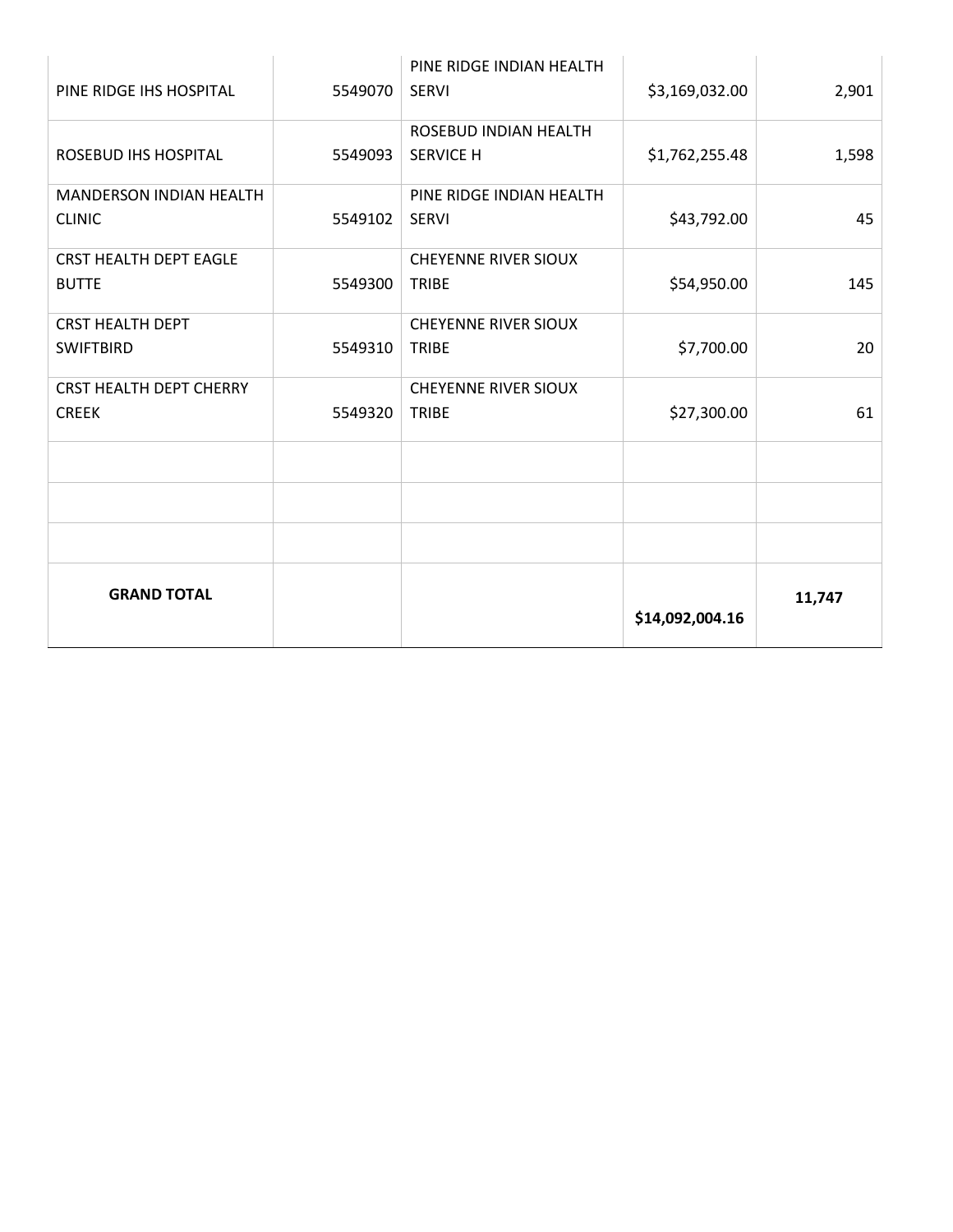# **Great Plains Area Indian Health Services**

### **Ambulance Receipts Federal Fiscal Year 2018 : 1st Quarter**

| <b>Billing Provider #</b> | <b>Billing Provider Name</b>    | Payment<br><b>Amount</b> | <b>Number of</b><br><b>Recipients</b> |
|---------------------------|---------------------------------|--------------------------|---------------------------------------|
| 9002150                   | LOWER BRULE SIOUX TRIBE         | \$4,404.35               | 13                                    |
| 9010690                   | ROSEBUD SIOUX TRIBE             | \$97,081.49              | 265                                   |
| 9010720                   | <b>CROW CREEK SIOUX TRIBE</b>   | \$3,149.30               | 10                                    |
| 9010840                   | <b>EAGLE BUTTE IHS HOSPITAL</b> | \$23,943.52              | 48                                    |
| 9011130                   | <b>STANDING ROCK AMBULANCE</b>  | \$40,325.06              | 82                                    |
| 9017080                   | <b>OGLALA SIOUX TRIBE</b>       | \$139,833.28             | 336                                   |
|                           |                                 |                          |                                       |
| <b>Grand Total</b>        |                                 | \$308,737.00             | 754                                   |

## **Community Transportation Receipts Federal Fiscal Year 2018: 1st Quarter**

| <b>Billing Provider Name</b>               | <b>Payment Amount</b> | <b>Number of</b><br><b>Recipients</b> |
|--------------------------------------------|-----------------------|---------------------------------------|
| <b>EAGLE BUTTE IHS HOSPITAL</b><br>9515000 | \$22,286.37           | 59                                    |
| LOWER BRULE SIOUX TRIBE                    | \$13,529.36           | 35                                    |
| RURAL OFFICE OF COMMUNITY SERVI            | \$12,905.35           | 82                                    |
| <b>OGLALA SIOUX TRIBE</b>                  | \$56,612.08           | 189                                   |
| ROSEBUD SIOUX TRIBE                        | \$18,421.47           | 178                                   |
| ROSEBUD SIOUX TRIBE                        | \$33,608.24           | 135                                   |
| WAGNER INDIAN HEALTH SERVICE HE            | \$9,557.33            | 59                                    |
|                                            | \$166,920.20          | 737                                   |
|                                            |                       |                                       |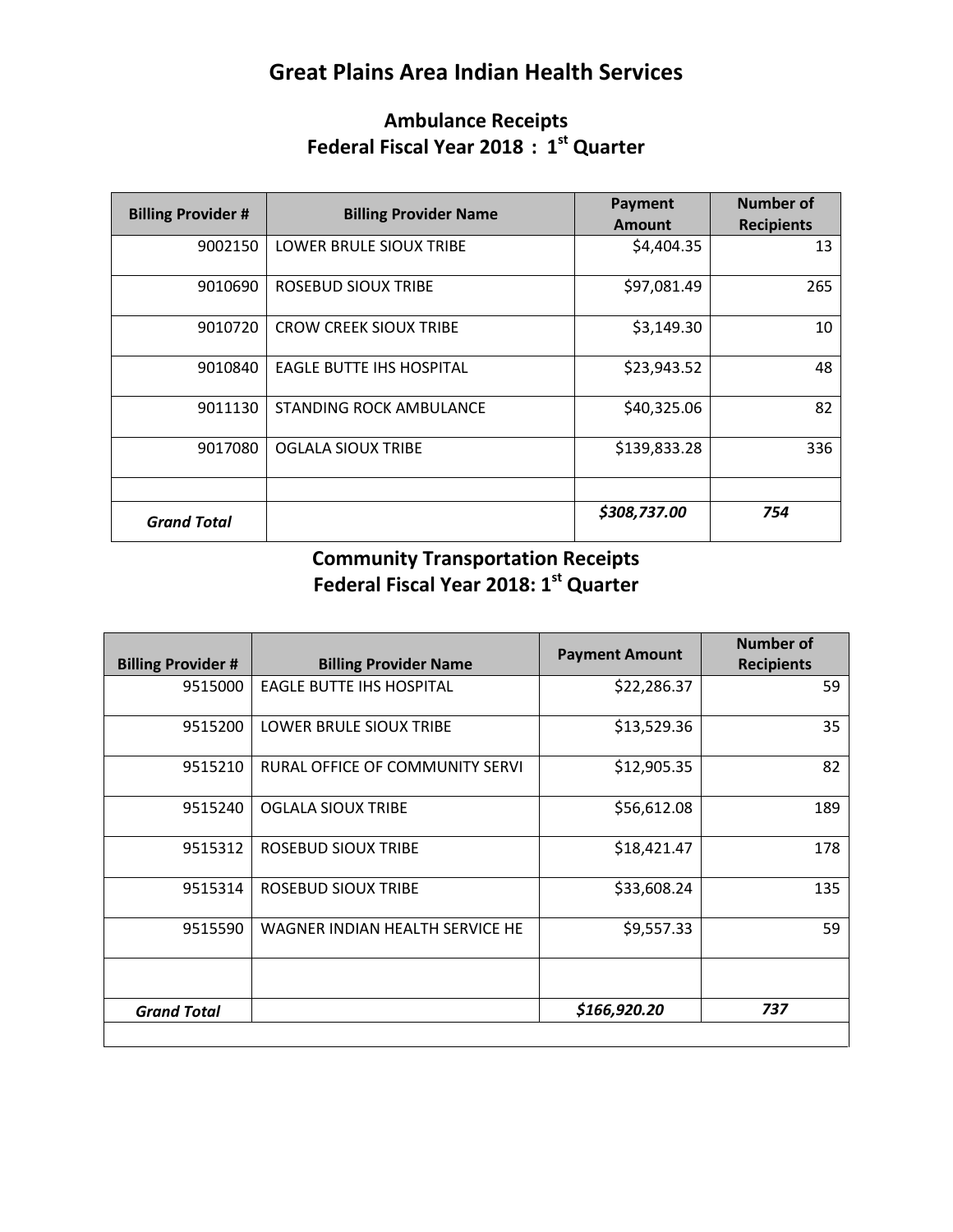# **Medicaid Non-Emergency Medical Transportation (NEMT) Expenditures 10/01/2017 - 12/31/2017 As Of 01/03/2018**

| <b>Cheyenne River Sioux Tribe</b>       |                                |                   |                  |  |
|-----------------------------------------|--------------------------------|-------------------|------------------|--|
| <b>Name of Provider</b>                 | City                           | <b>Total Paid</b> | # of Recipients  |  |
| <b>CHEYENNE RIVER SUPPORT SERVICES</b>  | <b>EAGLE BUTTE</b>             | \$10,401.47       | 69               |  |
| <b>TAKINI SCHOOL</b>                    | <b>HOWES</b>                   | \$0.00            | $\overline{0}$   |  |
| <b>Tribal Totals</b>                    |                                | \$10,401.47       | 69               |  |
| <b>Crow Creek Sioux Tribe</b>           |                                |                   |                  |  |
| <b>Name of Provider</b>                 | City                           | <b>Total Paid</b> | # of Recipients  |  |
| <b>CROW CREEK TRIBAL HEALTH</b>         | FT THOMPSON                    | \$0.00            | 0                |  |
| CROW CREEK SIOUX TRIBE - FINANCE OFFICE | FT THOMPSON                    | \$1,141.08        | 3                |  |
| CROW CREEK DISTRICT BUSINESS COMMITTEE  | PUKWANA                        | \$183.52          | $\mathbf 1$      |  |
| <b>Tribal Totals</b>                    |                                | \$1,324.60        | 4                |  |
|                                         | <b>Lower Brule Sioux Tribe</b> |                   |                  |  |
| <b>Name of Provider</b>                 | City                           | <b>Total Paid</b> | # of Recipients  |  |
| <b>OKIYA FUND</b>                       | <b>LOWER BRULE</b>             | \$0.00            | 0                |  |
| <b>Tribal Totals</b>                    |                                | \$0.00            | 0                |  |
| <b>Oglala Sioux Tribe</b>               |                                |                   |                  |  |
| <b>Name of Provider</b>                 | City                           | <b>Total Paid</b> | # of Recipients  |  |
| <b>PASS CREEK DISTRICT</b>              | <b>ALLEN</b>                   | \$294.52          | 3                |  |
| OGLALA LAKOTA COUNTY SCHOOL DISTRICT    | <b>BATESLAND</b>               | \$0.00            | $\overline{0}$   |  |
| LAST CHILD SUNDANCE ASSN.               | <b>KYLE</b>                    | \$0.00            | $\boldsymbol{0}$ |  |
| <b>MEDICINE ROOT DISTRICT</b>           | <b>KYLE</b>                    | \$9,617.10        | 67               |  |
| WOUNDED KNEE DISTRICT                   | <b>MANDERSON</b>               | \$1,348.46        | 11               |  |
| WOUNDED KNEE DISTRICT SCHOOL            | <b>MANDERSON</b>               | \$0.00            | $\mathbf{1}$     |  |
| LACREEK DISTRICT CAP OFFICE             | <b>MARTIN</b>                  | \$4,337.42        | 32               |  |
| LONEMAN SCHOOL                          | <b>OGLALA</b>                  | \$0.00            | $\overline{0}$   |  |
| OGLALA DISTRICT SERVICE CENTER          | <b>OGLALA</b>                  | \$3,613.22        | 23               |  |
| LAKOTA OYATE WAKANYEJA OWICAKIYAPI      | PINE RIDGE                     | \$0.00            | $\overline{0}$   |  |
| OGLALA SIOUX TRIBE                      | PINE RIDGE                     | \$30,466.61       | 315              |  |
| OGLALA SIOUX TRIBE - HEALTH ADMIN       | PINE RIDGE                     | \$0.00            | $\boldsymbol{0}$ |  |
| OST CSBG                                | PINE RIDGE                     | \$0.00            | $\mathbf{0}$     |  |
| PINE RIDGE VILLAGE DISTRICT             | PINE RIDGE                     | \$2,595.20        | 17               |  |
| WAKPAMNI DISTRICT SERVICE CENTER        | PINE RIDGE                     | \$1,380.00        | 23               |  |
| OGLALA SIOUX TRIBE - ENERGY & HOUSING   | PINE RIDGE                     | \$0.00            | $\mathbf{0}$     |  |
| PORCUPINE DISTRICT                      | <b>PORCUPINE</b>               | \$1,398.23        | 17               |  |
| PORCUPINE SCHOOL                        | <b>PORCUPINE</b>               | \$0.00            | $\mathbf 0$      |  |
| CRAZY HORSE SPEC ED DEPT                | WANBLEE                        | \$0.00            | $\mathbf 0$      |  |
| <b>EAGLE NEST DISTRICT</b>              | WANBLEE                        | \$0.00            | $\mathbf 0$      |  |
| HORSE CREEK COMMUNITY                   | WHITE RIVER                    | \$0.00            | $\mathbf 0$      |  |
| WOUNDED KNEE COMMUNITY                  | WOUNDED KNEE                   | \$0.00            | 0                |  |

Tribal Totals \$55,050.76 509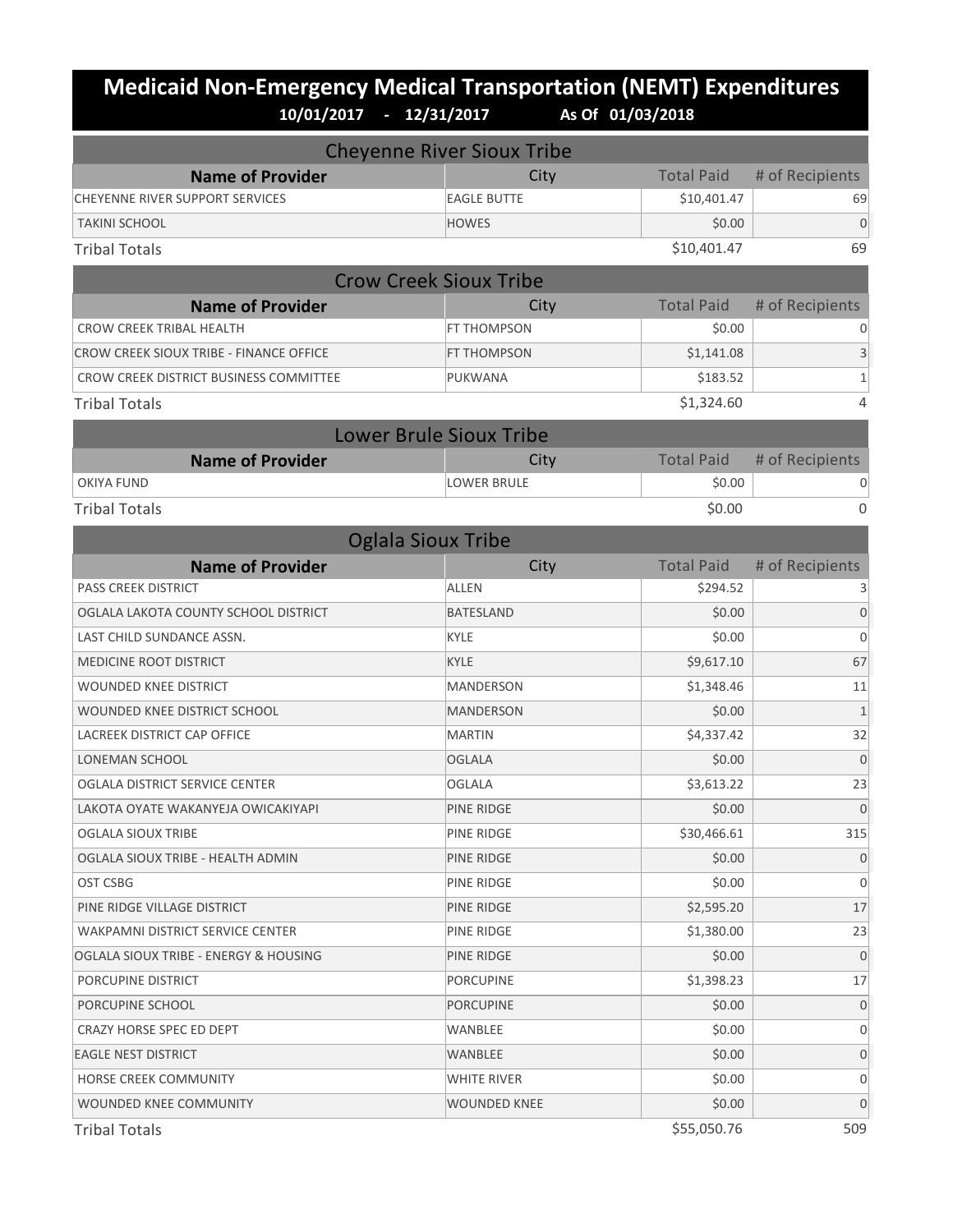### **Medicaid Non-Emergency Medical Transportation (NEMT) Expenditures 10/01/2017 - 12/31/2017 As Of 01/03/2018**

| <b>Rosebud Sioux Tribe</b>                 |                   |                   |                 |
|--------------------------------------------|-------------------|-------------------|-----------------|
| <b>Name of Provider</b>                    | City              | <b>Total Paid</b> | # of Recipients |
| <b>ANTELOPE COMMUNITY</b>                  | <b>MISSION</b>    | \$0.00            | 0               |
| SGU TIWAHE GLU KINI PI                     | <b>MISSION</b>    | \$1,017.40        |                 |
| SICANGU CHILD AND FAMILY SERVICES          | <b>MISSION</b>    | \$0.00            | $\Omega$        |
| SINTE GLESKA UNIVERSITY TIWAHE GLU KINI PI | <b>MISSION</b>    | \$0.00            | $\Omega$        |
| SPOTTED TAIL CHILDREN'S HOME               | <b>MISSION</b>    | \$0.00            | $\Omega$        |
| <b>BLACK PIPE COMMUNITY</b>                | <b>NORRIS</b>     | \$0.00            | $\Omega$        |
| PARMELEE COMMUNITY                         | <b>PARMELEE</b>   | \$0.00            | $\Omega$        |
| ROSEBUD SIOUX TRIBE - COMMUNITY SERVICES   | <b>ROSEBUD</b>    | \$14,982.32       | 213             |
| ROSEBUD SIOUX TRIBE - EDUCATION DEPT       | <b>ROSEBUD</b>    | \$15,800.75       | 57              |
| ROSEBUD SIOUX TRIBE HEAD START PROGRAM     | <b>ROSEBUD</b>    | \$1,584.29        | 10              |
| SINTE GLESKA OYATE TRANSPORTATION          | <b>ROSEBUD</b>    | \$3,109.48        | 15              |
| SAINT FRANCIS INDIAN SCHOOL                | <b>ST FRANCIS</b> | \$0.00            | $\mathbf{0}$    |
| <b>Tribal Totals</b>                       |                   | \$36,494.24       | 296             |

| <b>Sisseton Wahpeton Oyate</b> |                       |                   |                 |  |
|--------------------------------|-----------------------|-------------------|-----------------|--|
| <b>Name of Provider</b>        | City                  | <b>Total Paid</b> | # of Recipients |  |
| <b>BIG COULEE DISTRICT</b>     | <b>AGENCY VILLAGE</b> | \$0.00            | 0               |  |
| <b>BUFFALO LAKE DISTRICT</b>   | <b>AGENCY VILLAGE</b> | \$0.00            | 0               |  |
| EARLY CHILDHOOD INTERVENTION   | <b>AGENCY VILLAGE</b> | \$251.18          | 0               |  |
| <b>OLD AGENCY DISTRICT</b>     | <b>AGENCY VILLAGE</b> | \$0.00            | $\Omega$        |  |
| SWO ELDERLY AFFAIRS PROGRAM    | <b>AGENCY VILLAGE</b> | \$0.00            | 0               |  |
| <b>LAKE TRAVERSE DISTRICT</b>  | <b>SISSETON</b>       | \$0.00            | $\Omega$        |  |
| <b>Tribal Totals</b>           |                       | \$251.18          | $\Omega$        |  |

| <b>Standing Rock Sioux Tribe</b>           |                   |                   |                 |  |
|--------------------------------------------|-------------------|-------------------|-----------------|--|
| <b>Name of Provider</b>                    | City              | <b>Total Paid</b> | # of Recipients |  |
| <b>BEAR SOLDIER DISTRICT</b>               |                   | \$0.00            |                 |  |
| ROCK CREEK GRANT SCHOOL                    | <b>BULLHEAD</b>   | \$0.00            | 0               |  |
| STANDING ROCK EARLY CHILDHOOD              | <b>FORT YATES</b> | \$0.00            | 0               |  |
| STANDING ROCK SIOUX TRIBE - 0-5 HEAD START | <b>FT YATES</b>   | \$0.00            |                 |  |
| STANDING ROCK SIOUX TRIBE - HEALTH         | <b>FT YATES</b>   | \$0.00            | $\Omega$        |  |
| <b>Tribal Totals</b>                       |                   | \$0.00            |                 |  |

| <b>Yankton Sioux tribe</b>      |               |                   |                 |
|---------------------------------|---------------|-------------------|-----------------|
| <b>Name of Provider</b>         | City          | <b>Total Paid</b> | # of Recipients |
| ST PAUL'S CHURCH                | <b>MARTY</b>  | \$0.00            | $\Omega$        |
| SOUTH CENTRAL CHILD DEVELOPMENT | <b>WAGNER</b> | \$0.00            | $\Omega$        |
| YANKTON SIOUX TRIBE             | <b>WAGNER</b> | \$0.00            | $\Omega$        |
| YANKTON SIOUX TRIBE             | <b>WAGNER</b> | \$0.00            | $\Omega$        |
| <b>Tribal Totals</b>            |               | \$0.00            | $\Omega$        |